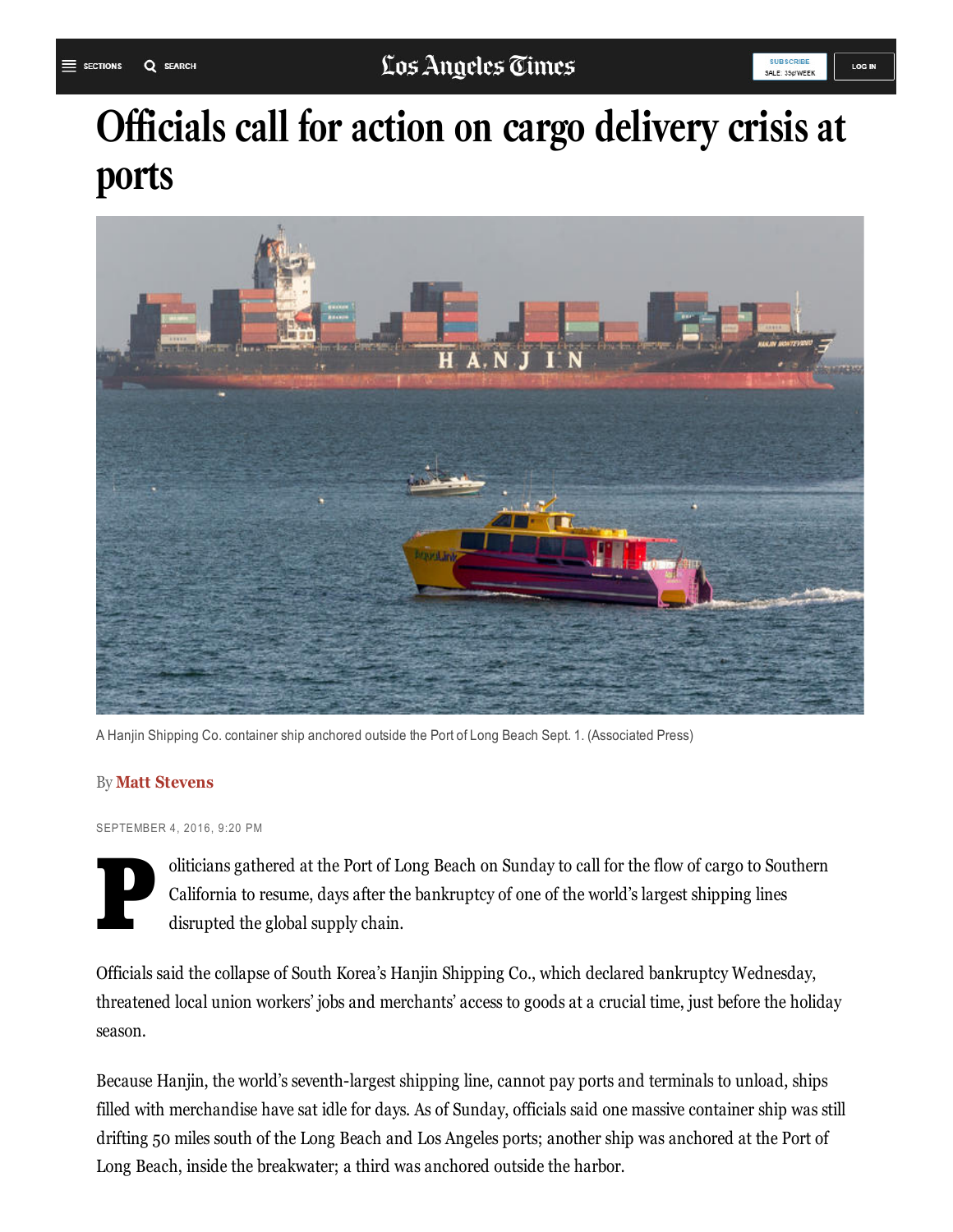The stranded goods include auto parts, coffee tables, pillows, lamps, toys and pulp and paper products from the Pacific Northwest, said Brian Bourke, vice president of marketing for Seko Logistics, which helps customers arrange shipment of imports and exports.

"We have ... ships just sitting out, their goods spoiling. This is unacceptable," Rep. Alan Lowenthal (D-Long Beach) said at the news conference.

"We want to make sure that American workers and American consumers … are not going to pay an undue cost for mistakes that were made thousands of miles away," Lowenthal said.

Rep. Janice Hahn (D-San Pedro) said Hanjin's insolvency "poses an unprecedented global crisis" and called on Secretary of Commerce Penny Sue Pritzker to step into the fray.

"Leaving these ships stranded with thousands of containers is not the answer," Hahn said. "Every day these ships remain outside our ports is another day that our local port workers and truck drivers go without work, and businesses waiting on goods are losing money."

Fallout from the company's decline could have particularly acute effects in Southern California because Hanjin owns a majority stake in Total Terminals International, which operates Long Beach's largest terminal.

From January to July, Hanjin accounted for about 4% of containerized cargo imported to the Port of Los Angeles and 12% of containerized cargo to the Port of Long Beach, according to Datamyne, which tracks import-export transactions in the Americas.

Standing in front of a concrete sign emblazoned "Hanjin Terminal," Mark Jurisic, a business agent at [International](http://www.latimes.com/topic/jobs-workplace/unions/international-longshore-warehouse-union-ORCIG00096-topic.html) Longshore and Warehouse Union, Local 13, which represents longshore workers, assessed the situation bluntly.

"The gates have been shut. Nobody is coming to work," he said. "Today we would have had 200 to 300 employees here."

Officials at the Port of Long Beach have said its terminals are not accepting any new Hanjin imports or exports.

Meanwhile, the three stranded ships that officials have been monitoring since Tuesday "haven't moved," said Capt. J. Kip Louttit, executive director of the Marine Exchange of Southern California.

Hanjin "is bankrupt," he said, "so nobody wants to have the ships come [dock] … because they're not sure that the ship can pay their bills."

Mario Cordero, chairman of the Federal Maritime Commission, acknowledged that Hanjin's troubles could pose "a major crisis."

But he also confirmed that Hanjin filed a Chapter 15 proceeding late Friday that will allow it to bring its case into federal Bankruptcy Court in New Jersey. A hearing could occur as soon as Tuesday, which Cordero said